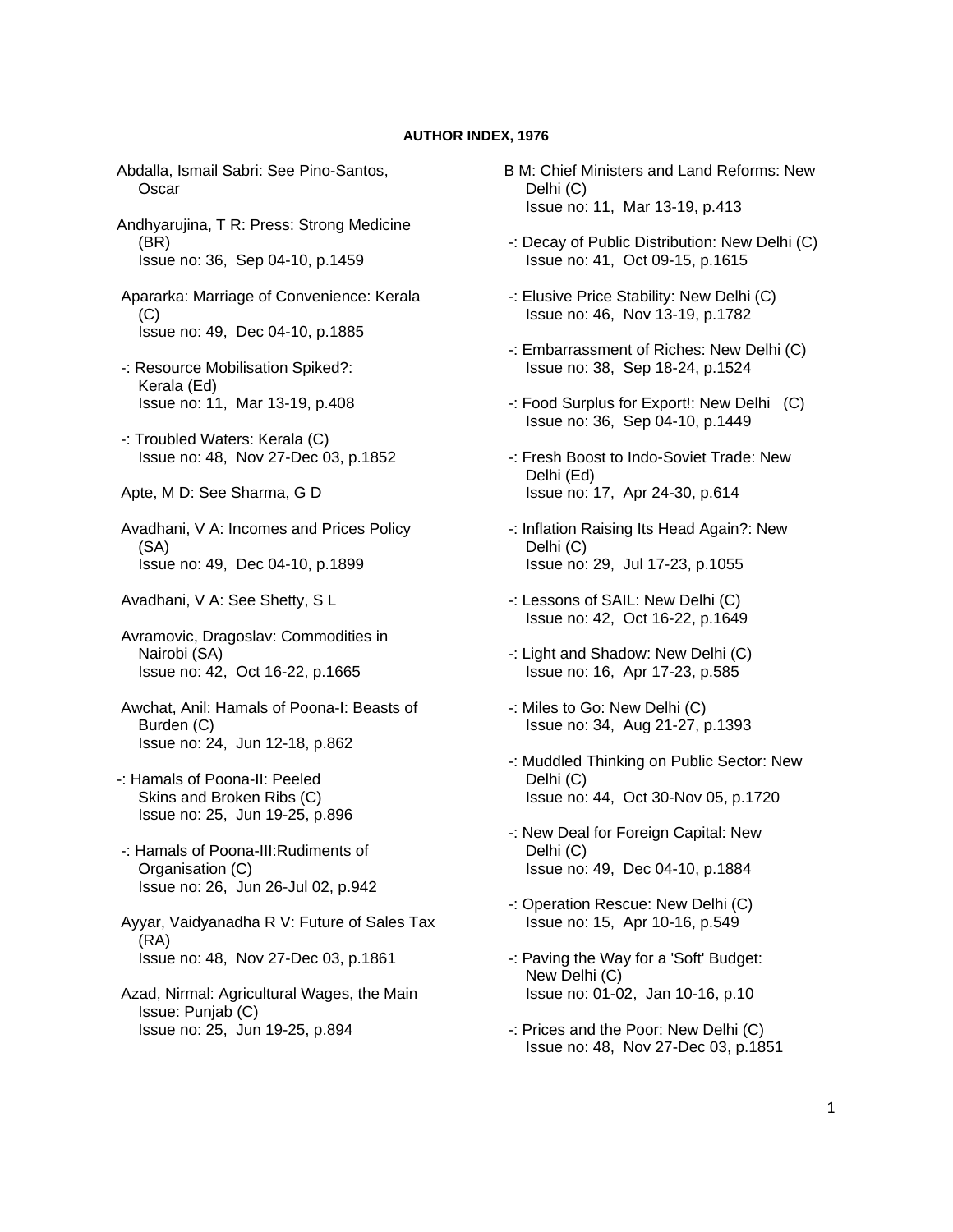- B M: Rethinking on Buffer-Stocks: New Delhi (C) Issue no: 52, Dec 25-31, p.1981
- -: Retreat on Food Front: New Delhi (C) Issue no: 03, Jan 17-23, p.52
- -: Reviving the Plan?: New Delhi (Ed) Issue no: 05-07, Feb 01-20, p.141
- -: Rough Going for SAIL: New Delhi (C) Issue no: 20, May 15-21, p.721
- -: Significance of the Coming Budget: New Delhi (C) Issue no: 09, Feb 28-Mar 05, p.345
- -: Spreading Sickness: New Delhi (C) Issue no: 35, Aug 28-Sep 03, p.1420
- -: Time for Rejoicing: New Delhi (C) Issue no: 37, Sep 11-17, p.1491
- -: Tinkering with Fifth Plan: New Delhi  $(C)$ Issue no: 30, Jul 24-30, p.1095
- -: Up the 'Pragmatic' Road: New Delhi (Ed) Issue no: 31-33, Aug 01-20, p.1137
- -: A Very Different Plan: New Delhi (C) Issue no: 40, Oct 02-08, p.1579
- -: Welcoming Foreign Private Capital: New Delhi (C) Issue no: 14, Apr 03-09, p.524
- Bagchi, Amiya: Multinationals in Africa (BR) Issue no: 28, Jul 10-16, p.1030
- Bagchi, Jasodhara: Killed with Kindness (BR) Issue no: 04, Jan 24-30, p.101
- Balakrishnan, K: Indian Joint Ventures Abroad: Geographic and Industry Patterns (RA) Issue no: 22, May 29-Jun 04, p.M35
- Banaji, Jairus: Chayanov, Kautsky, Lenin: Considerations towards a Synthesis (SA) Issue no: 40, Oct 02-08, p.1594
- Banerji, D: Health Services and Population Policies (SA) Issue no: 31-33, Aug 01-20, p.1247
- -: Will Forcible Sterilisation Be Effective? (SA) Issue no: 18, May 01-07, p.665
- Bardhan, Pranab: Variations in Extent and Forms of Agricultural Tenancy-I: Analysis of Indian Data across Regions and over Time (SA) Issue no: 37, Sep 11-17, p.1505
- -: Variations in Extent and Forms of Agricultural Tenancy-II: Analysis of Indian Data across Regions and over Time (SA) Issue no: 38, Sep 18-24, p.1541
- Basu, Sreelekha: Pattern of Asset-Holding in Rural India: A Study of Top Asset-Holders (SA) Issue no: 28, Jul 10-16, p.1034
- Basu, Timir: CADP: No Plan for the Poor: West Bengal (C) Issue no: 51, Dec 18-24, p.1951
- Beri, H M L: Armed to the Teeth: Against Whom?: Iran (C) Issue no: 45, Nov 06-12, p.1757
- -: Soviet Arms in West Asia: West Asia (C) Issue no: 52, Dec 25-31, p.1989
- Bhalla, Sheila: New Relations of Production in Haryana Agriculture (RA) Issue no: 13, Mar 27-Apr 02, p.A23
- Bharadwaj, Krishna: Understanding Rural Social Change (BR) Issue no: 08, Feb 21-27, p.321
- Bhargava, G S: Socialist International (LE) Issue no: 42, Oct 16-22, p.1646
- Bhatia, Mohan: Science and Technology Statistics (OP) Issue no: 18, May 01-07, p.664
- Bhatt, Mahesh and V K Chawda: Housing the Poor in Ahmedabad (SA) Issue no: 19, May 08-14, p.706

Bhattacharya, B: See Chishti, Sumitra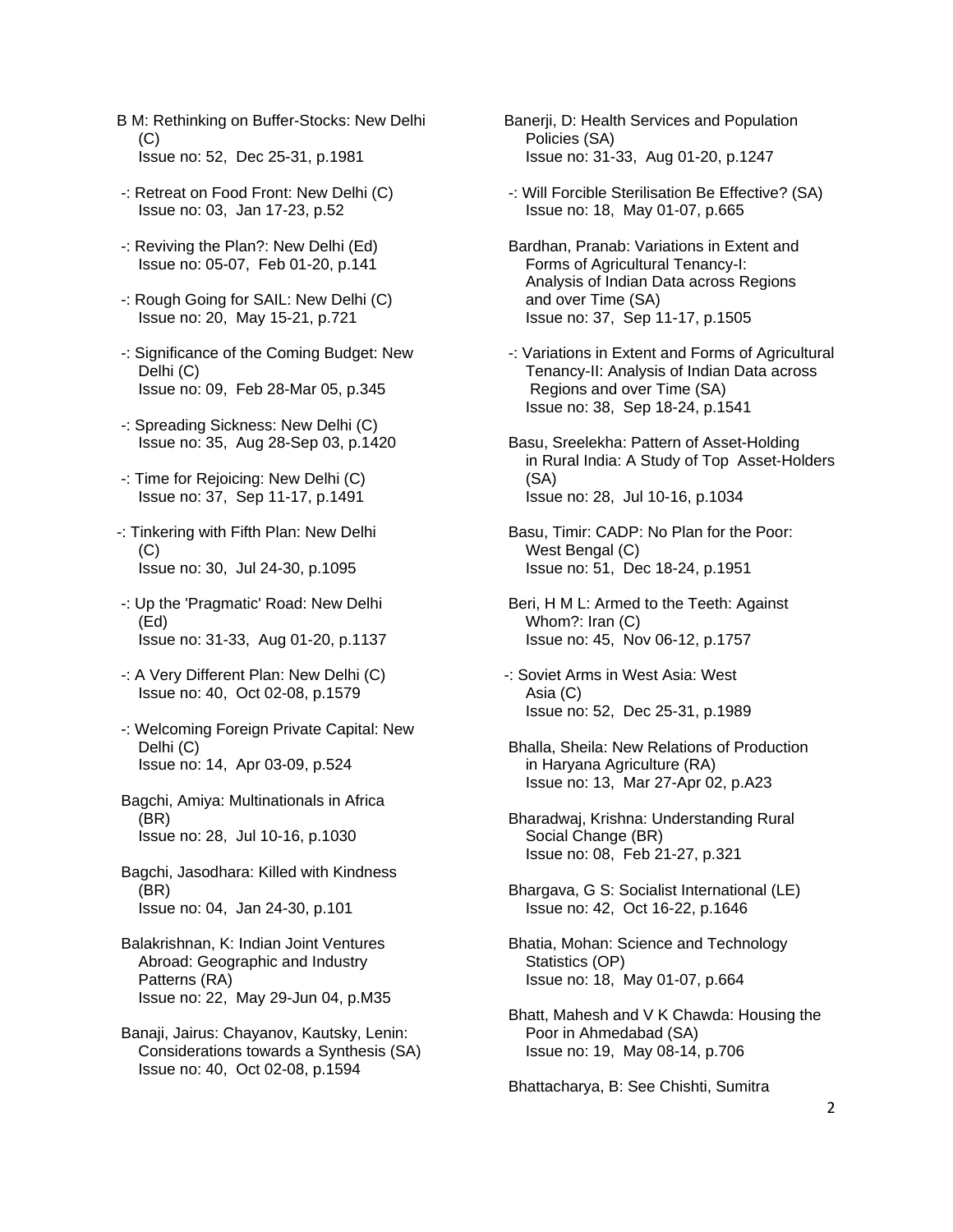Bhattacharya, Pranab and Majid Abdul: Impact of Green Revolution on Output, Cost and Income of Small and Big Farmers (RA) Issue no: 52, Dec 25-31, p.A147

 Bhattacharya, S: Cotton Mills and Spinning Wheels: Swadeshi and the Indian Capitalist Class, 1920-22 (SA) Issue no: 47, Nov 20-26, p.1828

 Bhattacharyya, S K: Structural and Control Problems in Credit Administration (RA) Issue no: 35, Aug 28-Sep 03, p.M95

 Bhutani, Surendra: Cold War in the Arab East (C) Issue no: 24, Jun 12-18, p.868

- -: Elections in the Occupied Area: Israel (C) Issue no: 18, May 01-07, p.658
- -: Reactionary Regimes, the Main Enemy: West Asia (C) Issue no: 35, Aug 28-Sep 03, p.1425
- -: Soviet Union on the Sidelines: West Asia (C) Issue no: 39, Sep 25-Oct 01, p.1562
- -: Will There Be a New US Initiative?: West Asia (C) Issue no: 51, Dec 18-24, p.1959

 Boxall, Robin A; Michael Lipton; J Neelakanta and Martin T Greeley: What the Rats Eat Away: Agriculture (C) Issue no: 20, May 15-21, p.722

 Breman, Jan: A Dualistic Labour System? A Critique of the 'Informal Sector' Concept: I: The Informal Sector (SA) Issue no: 48, Nov 27-Dec 03, p.1870

 -: A Dualistic Labour System? A Critique of the 'Informal Sector' Concept: II: A Fragmented Labour Market (SA) Issue no: 49, Dec 04-10, p.1905

 -: A Dualistic Labour System? A Critique of the 'Informal Sector' Concept: III: Labour Force and Class Formation (SA) Issue no: 50, Dec 11-17, p.1939

Cassen, Robert: Development and Population (SA) Issue no: 31-33, Aug 01-20, p.1173

 Chakraborty, S: Management Development: A Diagnostic Study (RA) Issue no: 35, Aug 28-Sep 03, p.M81

 Chandola, Harish: Accent on Regional Co-operation: ASEAN (C) Issue no: 11, Mar 13-19, p.418

- -: After Bali: ASEAN (C) Issue no: 14, Apr 03-09, p.529
- -: Changing International Economic Order: The Chinese View (C) Issue no: 03, Jan 17-23, p.57
- -: Defending the Revolution: Vietnam (C) Issue no: 25, Jun 19-25, p.899
- -: Elections on New Base: Vietnam (C) Issue no: 16, Apr 17-23, p.593
- -: First Steps in Unification: Vietnam (C) Issue no: 28, Jul 10-16, p.1029
- -: Growing Student Movement: Thailand (C) Issue no: 20, May 15-21, p.727
- -: Hanoi Revisited: Vietnam (C) Issue no: 52, Dec 25-31, p.1990
- -: In the Name of God, King and Country: Thailand (C) Issue no: 44, Oct 30-Nov 05, p.1723
- -: Limits of Free Enterprise Growth (C) Issue no: 08, Feb 21-27, p.317
- -: A New Kind of Power: China (C) Issue no: 29, Jul 17-23, p.1060
- -: New Pacific Doctrine: US in Asia (C) Issue no: 01-02, Jan 10-16, p.13
- -: A Placid Affair: Colombo (C) Issue no: 35, Aug 28-Sep 03, p.1423
- -: The Politics of Opium: Thailand (C) Issue no: 23, Jun 05-11, p.832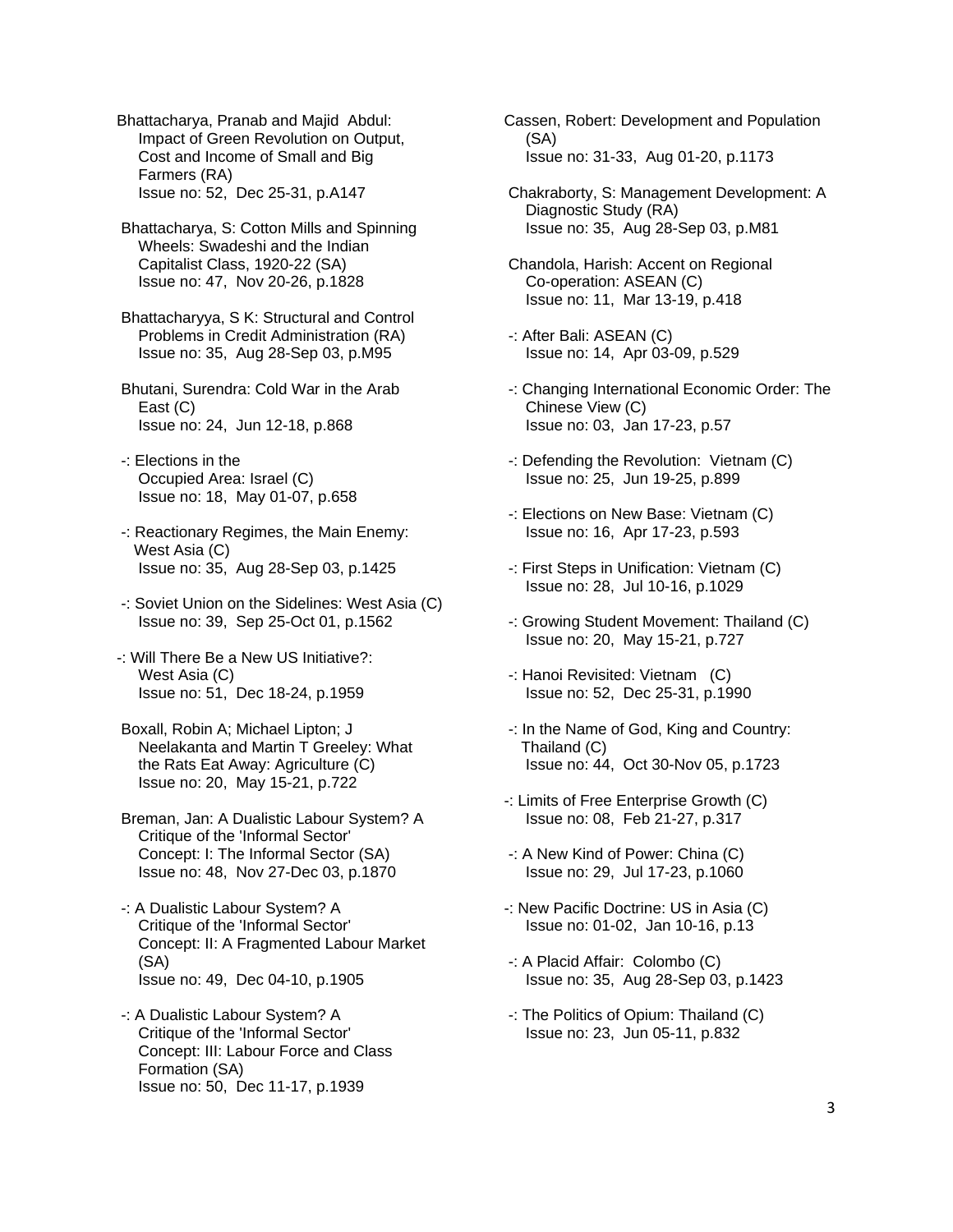- Chandola, Harish: Reformist Gestures: Bangkok (C) Issue no: 18, May 01-07, p.662
- -: A Report from the Northeast: Thailand (C) Issue no: 22, May 29-Jun 04, p.804
- -: State Involvement in a Free Market Economy: Indonesia (C) Issue no: 09, Feb 28-Mar 05, p.357
- -: Struggle over Education: China (C) Issue no: 15, Apr 10-16, p.552
- -: Thailand-Malaysia Tensions: Southeast Asia  $(C)$ Issue no: 27, Jul 03-09, p.982
- -: Transformation after Victory: Vietnam (C) Issue no: 49, Dec 04-10, p.1889
- Chandra, Sudhir: Between Vision and Action (BR) Issue no: 36, Sep 04-10, p.1462
- Charsley, S R: Finance and Raw Silk Industry (RA) Issue no: 48, Nov 27-Dec 03, p.M119
- Chatterjee, G S: Disparities in Per Capita Household Consumption in India: A Note (SA) Issue no: 15, Apr 10-16, p.557
- Chatterjee, Partha: Our Father (BR) Issue no: 44, Oct 30-Nov 05, p.1724
- Chattopadhyay, Manabendu and Ashok Rudra: Size-Productivity Revisited (RA) Issue no: 39, Sep 25-Oct 01, p.A104
- Chaudhuri, Kalyan: Bonded Labour: West Bengal (C) Issue no: 11, Mar 13-19, p.415
- -: Disturbed Industrial Situation: West Bengal  $(C)$ Issue no: 18, May 01-07, p.656
- -: Growing Disarray: Steel (C) Issue no: 41, Oct 09-15, p.1617
- -: The Human Fall-Out: Calcutta (C) Issue no: 08, Feb 21-27, p.313
- -: Life in the Slums: Calcutta (C) Issue no: 36, Sep 04-10, p.1450
- -: Poverty and Exploitationin Sundarbans: West Bengal (C) Issue no: 50, Dec 11-17, p.1914
- -: Story of a Sharecropper: West Bengal (C) Issue no: 34, Aug 21-27, p.1395
- -: Unredeemed Share-Croppers: West Bengal (C) Issue no: 45, Nov 06-12, p.1749
- Chaudhuri, Pramit: A Note on the Irrelevance of Trade (SA) Issue no: 05-07, Feb 01-20, p.219
- Chawda, V K: See Bhatt, Mahesh
- Chhabra, Hari Sharan : Aftermath of Colonialism: Angola (C) Issue no: 12, Mar 20-26, p.451
- -: The Homelands Fraud: South Africa (C) Issue no: 42, Oct 16-22, p.1653
- -: The Israeli Connection: Southern Africa-I (C) Issue no: 21, May 22-28, p.776
- -: Self-Created Victims (BR) Issue no: 27, Jul 03-09, p.991
- Chishti, Sumitra and B Bhattacharya: India's Terms of Trade (SA) Issue no: 11, Mar 13-19, p.429
- Chona, Jag M: A Analysis of Money Multiplier and Money Supply in India (SA) Issue no: 18, May 01-07, p.668
- Clairmonte, Elisabeth : The Foundations of Repression: Guatemala (C) Issue no: 36, Sep 04-10, p.1457
- Clairmonte, Frederick F: World Banana Economy: Problems and Prospects (SA) Issue no: 05-07, Feb 01-20, p.277
- Clark, Peter B: Environmental Destruction: Japan (C) Issue no: 36, Sep 04-10, p.1455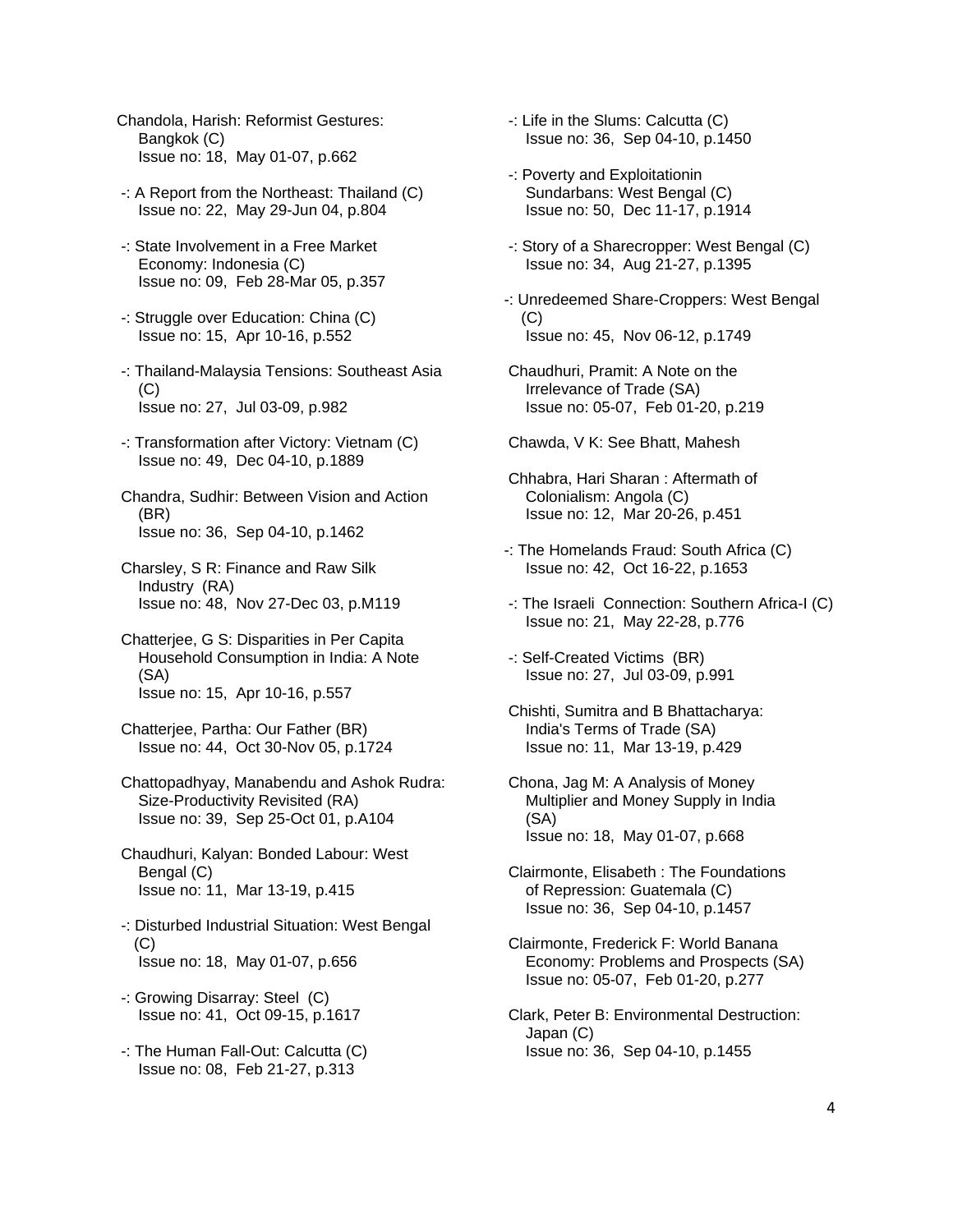Cleaver, Harry: Internationalisation of Capital and Mode of Production in Agriculture (RA) Issue no: 13, Mar 27-Apr 02, p.A2

- -: Political Economy of Malaria De-Control (SA) Issue no: 36, Sep 04-10, p.1463
- C S: National Movement: New Light on a Landmark (BR) Issue no: 39, Sep 25-Oct 01, p.1565
- D'Souza, Victor S: People Prevail over Plan: Chandigarh (C) Issue no: 38, Sep 18-24, p.1526
- Dandekar, Kumudini: In Defence of Compulsory Sterilisation: Family Planning-I (C) Issue no: 21, May 22-28, p.772
- Dandekar, V M: Crop Insurance in India (RA) Issue no: 26, Jun 26-Jul 02, p.A61
- Das Gupta, A K: Idol-Breaking? (BR) Issue no: 51, Dec 18-24, p.1960
- -: Misleading Superimpositions (BR) Issue no: 11, Mar 13-19, p.427
- -: Tax Concessions, Equity and Growth (C) Issue no: 14, Apr 03-09, p.523
- Das, Arvind Narayan: In Bonded Freedom: Agricultural Labour (C) Issue no: 20, May 15-21, p.724
- Datta, Bhabatosh : The Banking Structure: A Re-Appraisal (SA) Issue no: 21, May 22-28, p.781
- -: Classics on Indian Banking (RA) Issue no: 26, Jun 26-Jul 02, p.956
- -: Perspectives for Fiscal Policy (F) Issue no: 10, Mar 06-12, p.382
- Deen, Mata: See Nayar, B K
- Desai, Ashok H: Law and Power (BR) Issue no: 20, May 15-21, p.730
- Deshpande, G P: Remembering Mao Tse-tung (Ed) Issue no: 37, Sep 11-17, p.1487
- Deshpande, S G: Awaiting Eviction: Janata Colony (C) Issue no: 16, Apr 17-23, p.590
- -: Moving to Cheetah Camp: Janata Colony (C) Issue no: 21, May 22-28, p.771
- -: Resettling a Squatter Resettlement: Janata Colony (C) Issue no: 14, Apr 03-09, p.519
- Dhar, Hiranmay: Bhojpur Vignettes: Bihar  $(C)$ Issue no: 40, Oct 02-08, p.1584
- -: Defining Away Bataidari: Bihar (C) Issue no: 22, May 29-Jun 04, p.803
- Dhondy, Farrukh: Accepting Unemployment: London (C) Issue no: 08, Feb 21-27, p.315
- : Beginning of the End: Southern Africa (C) Issue no: 13, Mar 27-Apr 02, p.490
- -: Beyond the Politics of Self-Defence: United Kingdom (C) Issue no: 34, Aug 21-27, p.1402
- -: Blacks Defend Themselves: United Kingdom  $(C)$ Issue no: 27, Jul 03-09, p.981
- -: Bloody Carnival: United Kingdom (C) Issue no: 39, Sep 25-Oct 01, p.1563
- -: Once More to the Streets: France (C) Issue no: 18, May 01-07, p.659
- -: Social Contract Has Its Way: Lebanon (C) Issue no: 24, Jun 12-18, p.866
- -: United against the Blacks: United Kingdom (C) Issue no: 29, Jul 17-23, p.1059
- Diwan, Romesh: End of Industrial Era (BR) Issue no: 22, May 29-Jun 04, p.807
- Diwan, Romesh and Kanta Marwah: Transfers from Poor to Rich Countries: An Analysis of World Exports (SA) Issue no: 05-07, Feb 01-20, p.191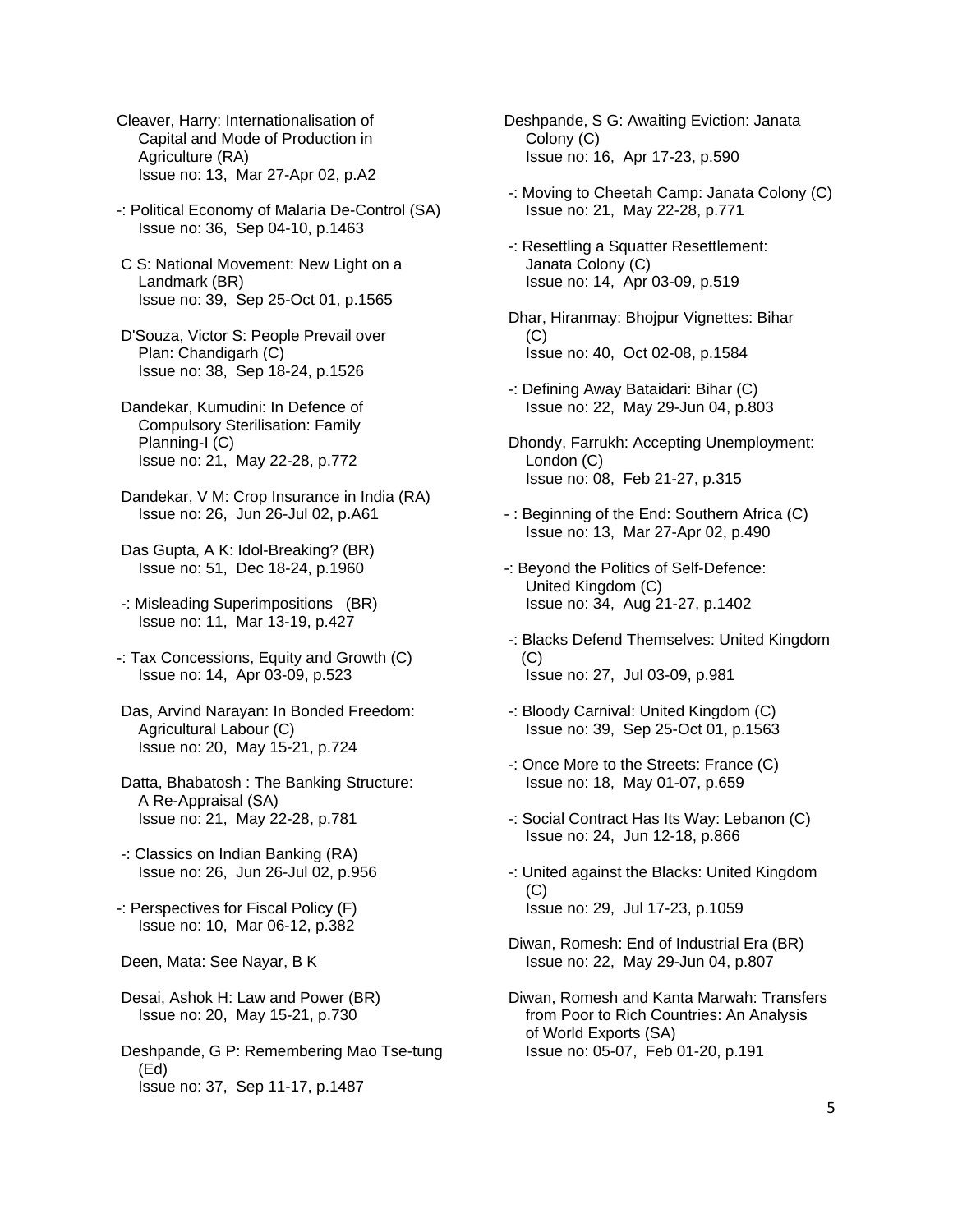Dodge, Cole Patrick and Paul D Wiebe: Famine Relief and Development in Rural Bangladesh (SA) Issue no: 22, May 29-Jun 04, p.809

 Doyal, Lesley and Imogen Pennell: Health, Medicine and Underdevelopment (SA) Issue no: 31-33, Aug 01-20, p.1235

 Drieberg, Trevor : The Source of Evil (LE) Issue no: 01-02, Jan 10-16, p.5

 Essack, Karrim: Different Lines, Different Goals: Southern Africa (C) Issue no: 43, Oct 23-29, p.1688

 -: Neo-Colonialism in Southern Africa (BR) Issue no: 14, Apr 03-09, p.531

 Evans, David: Unequal Exchange and Economic Policies: Some Implications of Neo-Ricardian Critique of Theory of Comparative Advantage (SA) Issue no: 05-07, Feb 01-20, p.143

 Feder, Ernest: Agribusiness in Underdeveloped Agricultures: Harvard Business School Myths and Reality (SA) Issue no: 29, Jul 17-23, p.1065

 -: McNamara's Little Green Revolution: World Bank Scheme for Self-Liquidation of Third World Peasantry (SA) Issue no: 14, Apr 03-09, p.532

 Feiwel, George R: Kaleckian Perspective on Modern Capitalism (SA) Issue no: 50, Dec 11-17, p.1928

 Fornaro, Robert J: Ideology and Archaeology in China (SA) Issue no: 20, May 15-21, p.743

 Frank, Andre Gunder: Economic Genocide in Chile: Open Letter to Milton Friedman and Arnold Harberger (SA) Issue no: 24, Jun 12-18, p.880

 -: That the Extent of Internal Market Is Limited by International Division of Labour and Relations of Production (SA) Issue no: 05-07, Feb 01-20, p.171

Frobel, Folker; Jurgen Heinrichs and Otto Kreye: Tendency towards a New International Division of Labour: Worldwide Utilisation of Labour Force for World Market Oriented Manufacturing (SA) Issue no: 05-07, Feb 01-20, p.159

 Galtung, Johan: Trade or Development: Some Reflections on Self-Reliance (SA) Issue no: 05-07, Feb 01-20, p.207

 Ganapathy, R S: Energy, Environment and Election: United States (C) Issue no: 44, Oct 30-Nov 05, p.1721

 Ganapathy, R S; T V G Krishnamurthy and R V Ragavan: Managerial Effectiveness: An Action Plan (RA) Issue no: 09, Feb 28-Mar 05, p.M21

 Ghate, P B: Air Pollution in Bombay: The Emissions Charge Approach (SA) Issue no: 44, Oct 30-Nov 05, p.1735

 Gill, K S: Economic Growth and Fixed Capital Formation in the Sixties (SA) Issue no: 45, Nov 06-12, p.1763

 Gopal, S: The Formative Ideology of Jawaharlal Nehru (SA) Issue no: 21, May 22-28, p.787

 GPD: After the Moscow Visit: International Affairs (F) Issue no: 26, Jun 26-Jul 02, p.941

 -: Chou En-lai (C) Issue no: 03, Jan 17-23, p.55

 -: Chou's Successor (F) Issue no: 05-07, Feb 01-20, p.142

 -: Differential Logic: International Affairs (F) Issue no: 43, Oct 23-29, p.1679

 -: Festival of the Nonaligned: International Affairs (F) Issue no: 31-33, Aug 01-20, p.1139

 -: Moderates All (F) Issue no: 50, Dec 11-17, p.1913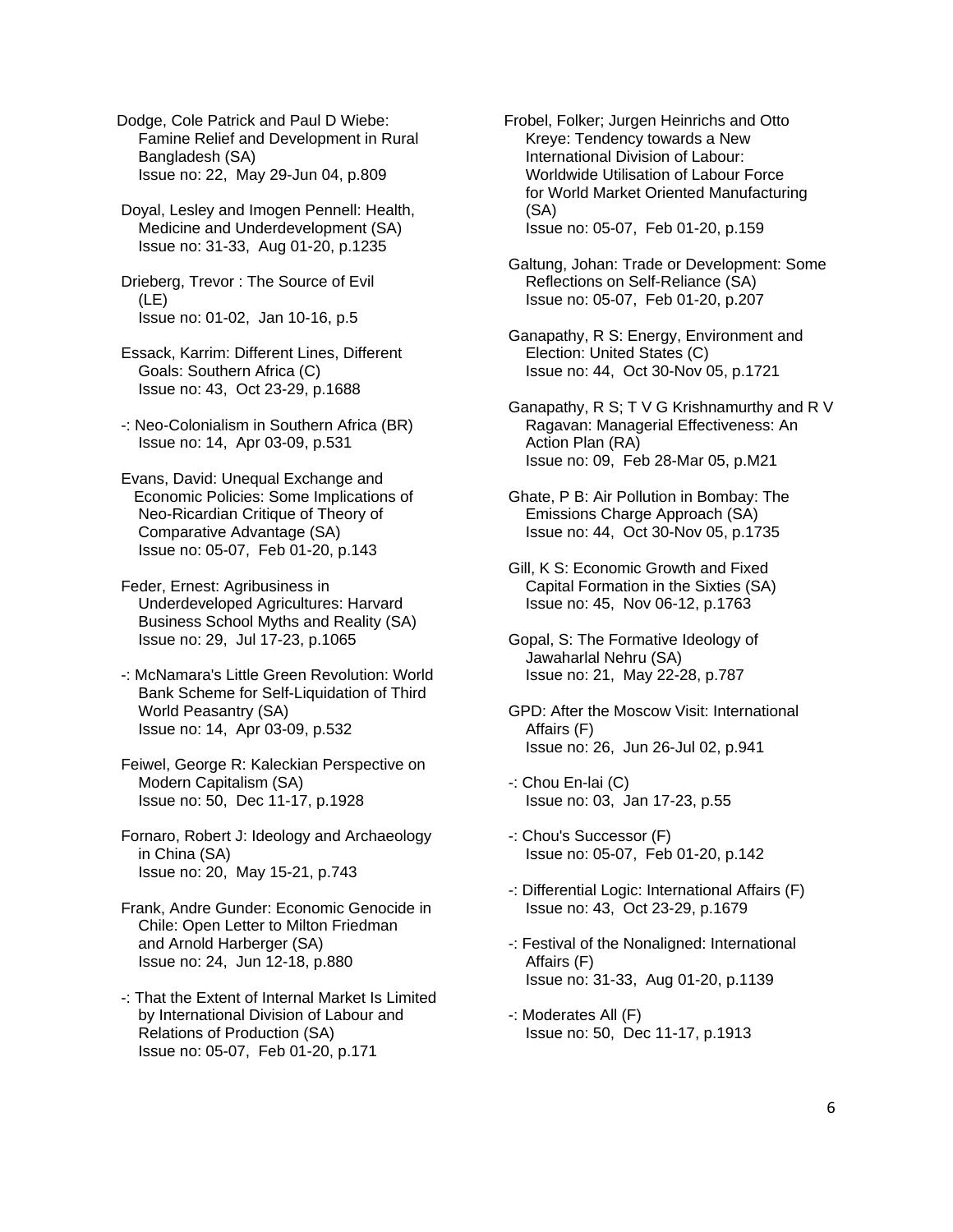- GPD: Nepal King's Visit to Tibet: International Affairs (F) Issue no: 19, May 08-14, p.681
- -: A Non-Vietnam World (F) Issue no: 01-02, Jan 10-16, p.9
- -: Outlines of a China Policy (F) Issue no: 21, May 22-28, p.768
- -: Saving Thailand from Democracy: International Affairs (F) Issue no: 45, Nov 06-12, p.1759
- -: Social Democracy in New Garb: International Affairs (C) Issue no: 14, Apr 03-09, p.530
- -: Such Glorious 'Retreat'!: International Affairs (C) Issue no: 13, Mar 27-Apr 02, p.491
- -: Third World News Pool: International Affairs (C) Issue no: 29, Jul 17-23, p.1061
- -: Train to Lahore: International Affairs (C) Issue no: 34, Aug 21-27, p.1404
- Greeley, Martin T: See Boxall, Robin A
- Guha, Amalendu : Foreign and Indian Merchant Capital: Its Impact on Pre-Colonial Bengal (BR) Issue no: 35, Aug 28-Sep 03, p.1427
- -: Political Economy of Colonial Governance (BR) Issue no: 10, Mar 06-12, p.397
- Gulati, I S: Growth-Oriented Budget: An Analysis of Major Suggestions (F) Issue no: 11, Mar 13-19, p.419
- Gulati, I S and T N Krishnan: Public Distribution and Procurement of Foodgrains: A Correction and Some Elucidations and Observations (SA) Issue no: 08, Feb 21-27, p.334
- Gulati, Leela: Age of Marriage of Women and Population Growth: The Kerala Experience (SA) Issue no: 31-33, Aug 01-20, p.1225
- -: Unemployment among Female Agricultural Labourers (RA) Issue no: 13, Mar 27-Apr 02, p.A31
- Gupta, Anand P: How Fiscal Policy Can Help Employment Generation (SA) Issue no: 17, Apr 24-30, p.631
- -: Public Sector: Who Benefits? (OP) Issue no: 21, May 22-28, p.778
- -: When Poverty Starts Disappearing (SA) Issue no: 34, Aug 21-27, p.1408
- Gupta, L C: Tandon Committee Revisited (RA) Issue no: 48, Nov 27-Dec 03, p.M131
- Gupta, P R: Philips India (LE) Issue no: 42, Oct 16-22, p.1646
- Gupta, Subhasish : Cost of 'Ceanliness': Calcutta (Ed) Issue no: 10, Mar 06-12, p.377
- Gupta, Suraj B: Factors Affecting Money Supply: Critical Evaluation of Reserve Bank's Analysis (SA) Issue no: 04, Jan 24-30, p.117
- -: Money Supply Analysis: A Reply (SA) Issue no: 47, Nov 20-26, p.1834
- Hardiman, David: Congress in the Thirties (BR) Issue no: 45, Nov 06-12, p.1761
- -: Politicisation and Agitation among Dominant Peasants in Early Twentieth Century India: Some Notes (SA) Issue no: 09, Feb 28-Mar 05, p.365
- Harris, Nigel: Settlements, People and Jobs (SA) Issue no: 31-33, Aug 01-20, p.1293
- Hati, Asoke: Non-Linear Marketable Surplus Functions (SA) Issue no: 29, Jul 17-23, p.1080
- Hazlehurst, Leighton: Ceremony and Social Structure in 19th Century Punjab (SA) Issue no: 35, Aug 28-Sep 03, p.1430
- Hebsur, R K: Caste and Politics (BR) Issue no: 19, May 08-14, p.691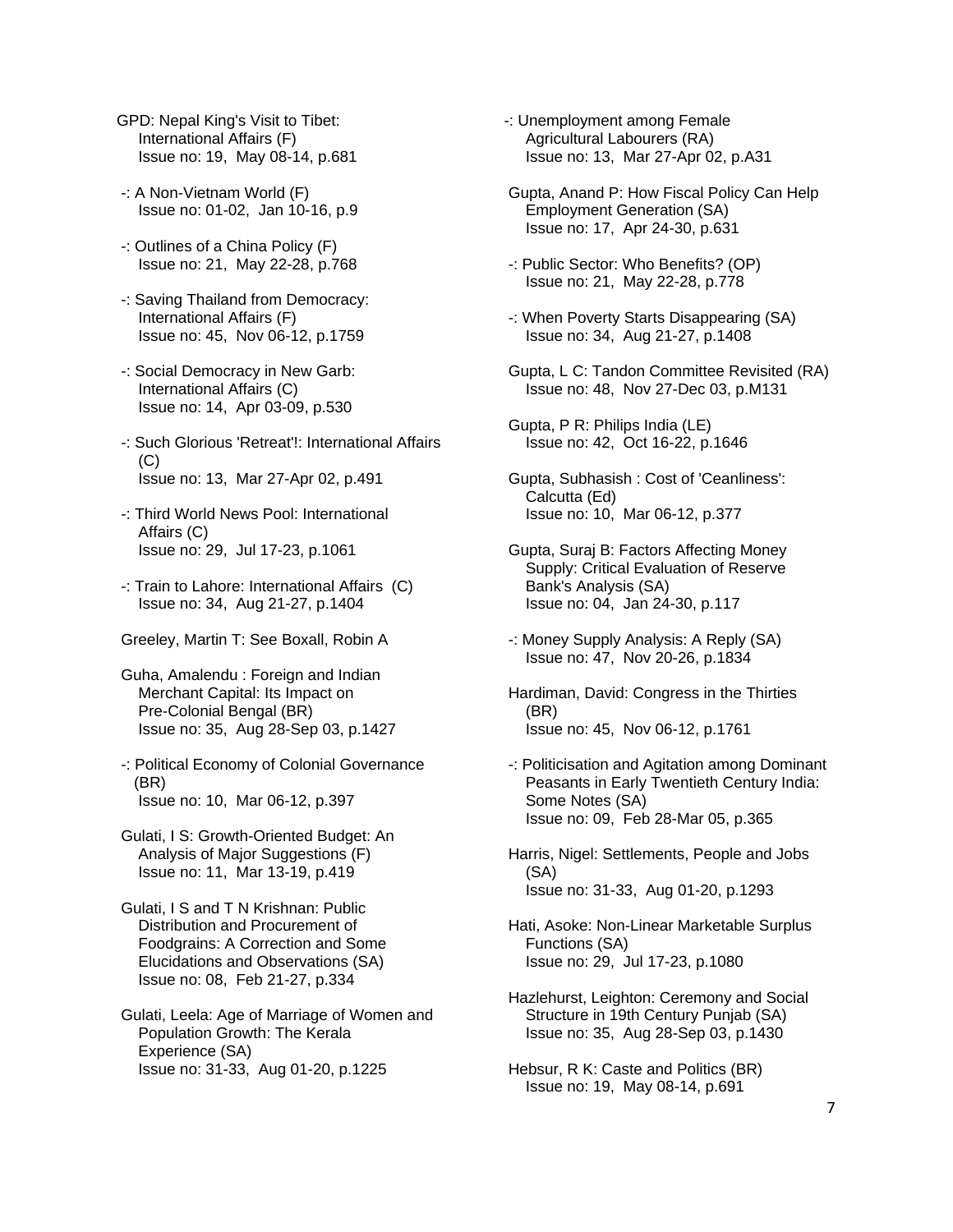Heinrichs, Jurgen: See Frobel, Folker

 Helleiner, G K: Transnational Enterprise, Manufactured Exports and Employment in Less Developed Countries (SA) Issue no: 05-07, Feb 01-20, p.247

 Hensman, Rohini: Capitalist Development and Underdevelopment: Towards a Marxist Critique of Samir Amin (SA) Issue no: 16, Apr 17-23, p.603

 Hone, Angus: World Trade Outlook, 1976-80: Spices (C) Issue no: 12, Mar 20-26, p.447

 Hussain, Mehmood: Moves to Contain the Left: Lebanon (C) Issue no: 17, Apr 24-30, p.627

 - : Not Religious but Ideological Confrontation: Lebanon (C) Issue no: 03, Jan 17-23, p.58

-: The Syrian Move: Lebanon (C) Issue no: 24, Jun 12-18, p.868

 Inamdar, Z E: Ideology of Industrialisation (BR) Issue no: 46, Nov 13-19, p.1791

 Iswarmurti, V: School Teachers' Plight (LE) Issue no: 03, Jan 17-23, p.49

 Jain, Anrudh K: Identification of Target Group for Vasectomy (SA) Issue no: 51, Dec 18-24, p.1967

 Jain, L C: Integrated Industrialisation of Non-Metropolitan Areas (RA) Issue no: 22, May 29-Jun 04, p.M59

 Jambala: A Bizarre Hotchpotch (BR) Issue no: 17, Apr 24-30, p.629

 Jaura, Ramesh: Eastern Policy and Elections: West Germany (C) Issue no: 36, Sep 04-10, p.1453

-: Generals' Affair: West Germany (C) Issue no: 50, Dec 11-17, p.1922

 -: Mercenaries for Rhodesia: Southern Africa-II  $(C)$ Issue no: 21, May 22-28, p.777

-: Military Strategies: West Germany (C) Issue no: 13, Mar 27-Apr 02, p.488

- -: Polls and Polarisation: West Germany (C) Issue no: 41, Oct 09-15, p.1624
- -: Through German and African Eyes: Southern Africa (C) Issue no: 24, Jun 12-18, p.865
- -: Voices of Dissent: East Germany (C) Issue no: 46, Nov 13-19, p.1786
- Jeffery, Roger: Health Care Delivery System: A Comment (SA) Issue no: 28, Jul 10-16, p.1046
- -: Migration of Doctors from India (SA) Issue no: 13, Mar 27-Apr 02, p.502
- Joshi, Heather: Prospects and Case for Employment of Women in Indian Cities (SA) Issue no: 31-33, Aug 01-20, p.1303
- Joshi, Ramsharan: Politics of Timber Trade: Bastar (C) Issue no: 46, Nov 13-19, p.1785
- Kaldor, Mary: The Arms Trade and Society (SA) Issue no: 05-07, Feb 01-20, p.293
- Kannan, K P: Implications of Technological Change: Coir Industry (C) Issue no: 40, Oct 02-08, p.1581
- -: Science for Social Revolution: Kerala (C) Issue no: 26, Jun 26-Jul 02, p.943
- Karve, D D: Democracy on Trial (BR) Issue no: 47, Nov 20-26, p.1825
- Kelkar, Govind S: China in World Affairs (BR) Issue no: 17, Apr 24-30, p.630
- -: Faction-Forming in China: The Lin Piao Incident (BR) Issue no: 52, Dec 25-31, p.1992
- -: Science for the People (BR) Issue no: 13, Mar 27-Apr 02, p.495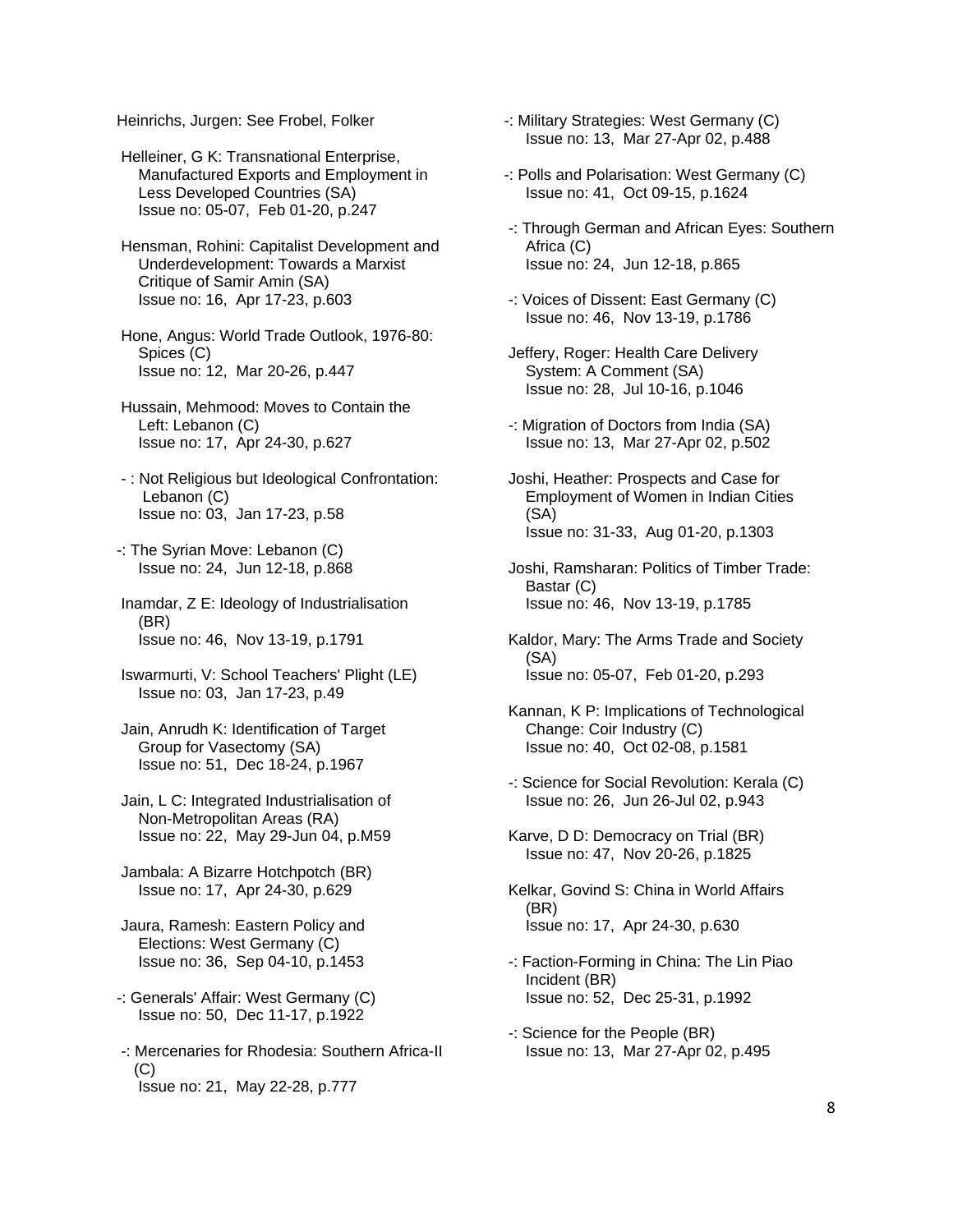Kelkar, S A: Uses of Ergonomics (RA) Issue no: 48, Nov 27-Dec 03, p.M139

 Kesharwani, T R: Development of Transportation in India: A Broad Perspective (SA) Issue no: 26, Jun 26-Jul 02, p.960

Khandelwal, Ashok: See Mehta, B C

 Khatkhate, Deena: Money Supply Analysis: Shadow Boxing? (SA) Issue no: 16, Apr 17-23, p.608

 Kirpal, Viney: Chamars Then and Now (BR) Issue no: 24, Jun 12-18, p.871

 Kogekar, S V: Constitution Amendment Bill (SA) Issue no: 42, Oct 16-22, p.1659

 -: Revision of the Constitution (SA) Issue no: 25, Jun 19-25, p.907

 Koshy, Ninan: Geneva Conference on Zimbabwe: Southern Africa (C) Issue no: 42, Oct 16-22, p.1654

Kreye, Otto: See Frobel, Folker

 Krishnaji, N: Public Distribution and Procurement of Foodgrains: A Comment (SA) Issue no: 08, Feb 21-27, p.332

 Krishnamurthy, J: De-Industrialisation Revisited (SA) Issue no: 26, Jun 26-Jul 02, p.964

Krishnamurthy, T V G: See Ganapathy, R S

 Krishnan, T N: Demographic Transition in Kerala: Facts and Factors (SA) Issue no: 31-33, Aug 01-20, p.1206

Krishnan, T N: See Gulati, I S

 Kulkarni, Manu N: The Practical Tasks: Rural Poor (C) Issue no: 28, Jul 10-16, p.1025

 Kurien, C T: Economics and Political Economy (BR) Issue no: 04, Jan 24-30, p.103

 -: Vindication of 'Growth with Redistribution'? (BR) Issue no: 34, Aug 21-27, p.1405

 Kurup, Narayana T V: Price of Rural Credit: An Empirical Analysis of Kerala (SA) Issue no: 27, Jul 03-09, p.998

 Lakdawala, D T: Is There a Case for Tax Reductions and Concessions? (F) Issue no: 10, Mar 06-12, p.385

 -: A Tax to End All Taxes (BR) Issue no: 39, Sep 25-Oct 01, p.1564

 Lal, Deepak: Agricultural Growth, Real Wages, and the Rural Poor in India (RA) Issue no: 26, Jun 26-Jul 02, p.A47

 Lall, Sanjaya: Theories of Direct Private Foreign Investment and Multinational Behaviour (SA) Issue no: 31-33, Aug 01-20, p.1331

 Laxminarayan, H and S S Tyagi: Some Aspects of Size-Distribution of Agricultural Holdings (SA) Issue no: 41, Oct 09-15, p.1637

 Lieten, Georges Kristoffel: Marxist Scholarship and Revisionist Politics (BR) Issue no: 43, Oct 23-29, p.1693

 -: State Politics (BR) Issue no: 25, Jun 19-25, p.903

 Lipton, Michael: Agriculture and Non-Agriculture in Institutional Credit: A Note (SA) Issue no: 39, Sep 25-Oct 01, p.1571

Lipton, Michael: See Boxall, Robin A

 M K T: Missing Numbers: Bonded Labour (C) Issue no: 52, Dec 25-31, p.1983

 M R: Time for Consensus: Congress Session-II (Ed) Issue no: 01-02, Jan 10-16, p.4

 Madhur, Srinivas : Money Supply Analysis (SA) Issue no: 23, Jun 05-11, p.849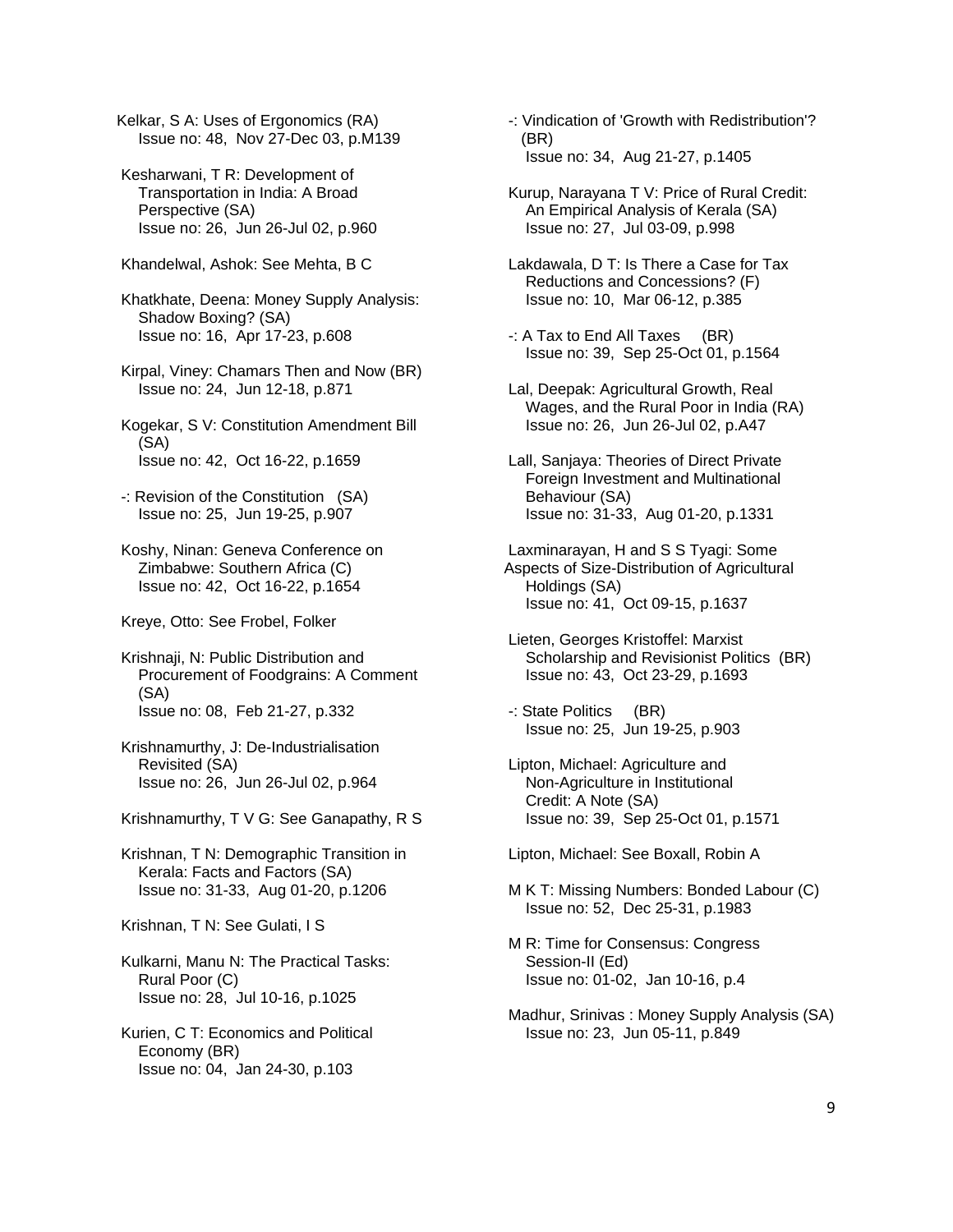Mahajan, V S: Partial Picture (BR) Issue no: 47, Nov 20-26, p.1824

Majid Abdul: See Bhattacharya, Pranab

Majid, A: See Talib, B D

 Majumder, Arun: Problems of Shifting Cultivation: Agriculture (C) Issue no: 37, Sep 11-17, p.1492

 Mamdani, Mahmood: The Ideology of Population Control (SA) Issue no: 31-33, Aug 01-20, p.1141

 Mankidy, A: Scheduled Caste Entrants into Banking Industry (RA) Issue no: 09, Feb 28-Mar 05, p.M11

 Maru, Rushikesh M: Health Manpower Strategies for Rural Health Services: India and China: 1949-1975 (SA) Issue no: 31-33, Aug 01-20, p.1253

Marwah, Kanta: See Diwan, Romesh

 Mathieu, G K: Palace Revolution Continued: Bangladesh (C) Issue no: 17, Apr 24-30, p.623

 Mazarbhuiyan, Nazrul Hq: The Agony of Cachar: Assam (C) Issue no: 34, Aug 21-27, p.1397

 Mehta, B C and Ashok Khandelwal: Costs of Eradicating Illiteracy: Rajasthan (C) Issue no: 46, Nov 13-19, p.1783

 Mehta, Vinod K: Indo-Soviet Relations (BR) Issue no: 38, Sep 18-24, p.1533

 -: Industrial Growth, Agricultural Instability: Soviet Republics (C) Issue no: 17, Apr 24-30, p.628

 Mendiratta, Sushil Kumar: Elections: Prospects and Retrospect: Portugal (C) Issue no: 19, May 08-14, p.688

Menon, K A: See Shetty, S L

 Mishra, Brahmanand : Of Trade and Transit: Nepal (C) Issue no: 34, Aug 21-27, p.1401

Mitra, Ashok K: Surplus Labour in Agriculture: Some Estimates (SA) Issue no: 28, Jul 10-16, p.1041

 Mohan, Jitendra: African Liberation Struggle: In Continental and International Perspective (SA) Issue no: 04, Jan 24-30, p.105

 Mujumdar, N A: Money Supply Analysis: Mechanistic and Economic Explanations (SA) Issue no: 09, Feb 28-Mar 05, p.371

 Mukherjee, Aditya: Indian Capitalist Class and the Public Sector, 1930-1947 (SA) Issue no: 03, Jan 17-23, p.67

 Mukhopadhya, Madan Mohan: See Rudra, Ashok

 Mundle, Sudipto: The Bonded of Palamau: Bihar (C) Issue no: 18, May 01-07, p.653

 Mwenyeji, Hassan: Amin's Hour of Reckoning: Uganda (C) Issue no: 34, Aug 21-27, p.1403

 Nadkarni, M V: 'Overpopulation' and the Rural Poor (SA) Issue no: 31-33, Aug 01-20, p.1163

 -: Tenants from the Dominant Class: A Developing Contradiction in Land Reforms (RA) Issue no: 52, Dec 25-31, p.A137

 Naidu, N Y: Pains of Industrialisation: Tribals  $(C)$ Issue no: 23, Jun 05-11, p.830

 Naidu, Raina: Urban Land Ceiling and Development of Social Infrastructure: Urbanisation (C) Issue no: 52, Dec 25-31, p.1985

 Nair, Arvind: No Drugs for the Poor? (LE) Issue no: 46, Nov 13-19, p.1778

 Nair, Gopinathan P R: Effective Cost of Primary Education in India (SA) Issue no: 38, Sep 18-24, p.1536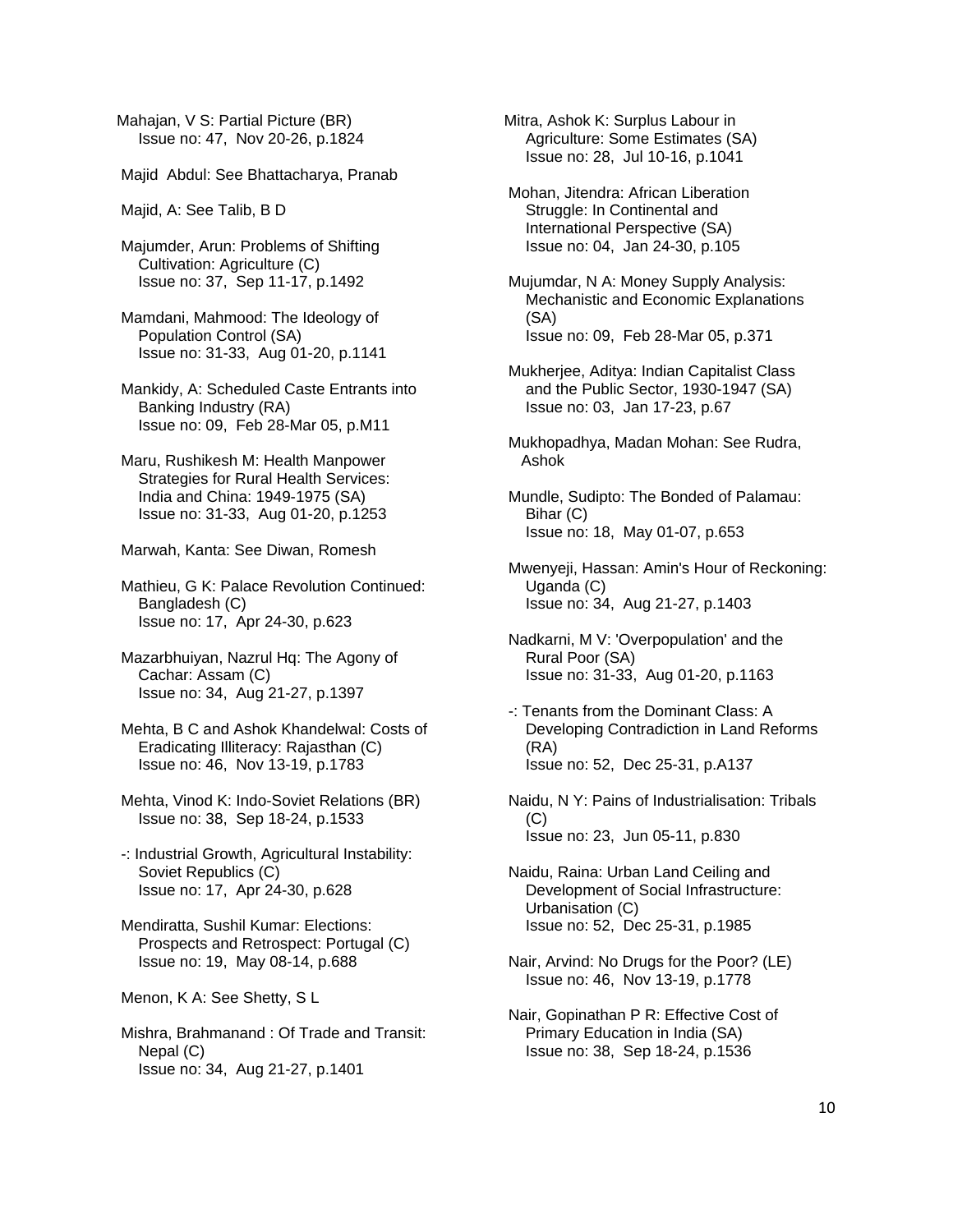Nair, K P N: Corporate Sector: Advantages of Size (LE) Issue no: 35, Aug 28-Sep 03, p.1416

 Nair, M R: Loose Ends in the Budget (SA) Issue no: 16, Apr 17-23, p.598

 Nalapat, M D: "One Lakh Houses" Scheme: Kerala (C) Issue no: 16, Apr 17-23, p.588

 Nambiar, K K G: Wasted Concessions: Automobile Industry (C) Issue no: 41, Oct 09-15, p.1621

 Nayar, B K and Mata Deen: Academic Inbreeding in Delhi University: Education (C) Issue no: 04, Jan 24-30, p.97

 Nayar, Baldev Raj: American Policy Towards India: The Larger Framework (SA) Issue no: 12, Mar 20-26, p.455

 Nayyar, Deepak: Economic Relations between Socialist Countries and the Third World (SA) Issue no: 31-33, Aug 01-20, p.1321

-: India's Export Performance in the 1970s (SA) Issue no: 20, May 15-21, p.731

 Nayyar, Rohini: Wages of Agricultural Labourers in Uttar Pradesh: A Note (SA) Issue no: 45, Nov 06-12, p.1771

Neelakanta, J: See Boxall, Robin A

 Newell, William H: Social Organisation in Japan and Australia: Some Thoughts on Comparative Social Mobility (SA) Issue no: 39, Sep 25-Oct 01, p.1567

 -: Tarama: The Orphan Island: Japan (C) Issue no: 48, Nov 27-Dec 03, p.1856

 Nimbkar, Jai: Raw Material for Further Study (BR) Issue no: 43, Oct 23-29, p.1695

 Nireekshak: Redundant Code (F) Issue no: 04, Jan 24-30, p.100 Noorani, A G: Bhutto and Nonalignment: Pakistan (C) Issue no: 51, Dec 18-24, p.1957

 -: A Coalition of Weakness: West Germany (C) Issue no: 42, Oct 16-22, p.1652

 -: European Movement for Human Rights (RA) Issue no: 24, Jun 12-18, p.869

 -: Nehru: Preparing for Power (BR) Issue no: 15, Apr 10-16, p.554

 -: Preparation for Partition (RA) Issue no: 29, Jul 17-23, p.1062

 -: The Press Act (C) Issue no: 13, Mar 27-Apr 02, p.485

 -: The Sub-Continent: Some Pakistani Perspectives (RA) Issue no: 37, Sep 11-17, p.1500

 -: Transfer of High Court Judges: Judiciary (C) Issue no: 19, May 08-14, p.685

 O'Brien, Peter: Industrial Property in the Third World: Patents System (C) Issue no: 10, Mar 06-12, p.388

 Ogra, Ashok: Pre-Emptive Legislation: Law of the Sea (C) Issue no: 38, Sep 18-24, p.1530

 Paine, Suzanne: Development with Growth: A Quarter Century of Socialist Transformation in China (SA) Issue no: 31-33, Aug 01-20, p.1349

 Pandey, D P: The Indian Basic Chemical Industry: Gibrat's Law and Mobility of Firms (RA) Issue no: 22, May 29-Jun 04, p.M26

 Pandit, Nalini: Class Conflict or Elite Conflict? (BR) Issue no: 23, Jun 05-11, p.840

 Panikar, P G K: Health Care Delivery System in India: Alternative Approaches (SA) Issue no: 22, May 29-Jun 04, p.817

 Pathy, Jaganath: Population and Development (SA) Issue no: 30, Jul 24-30, p.1125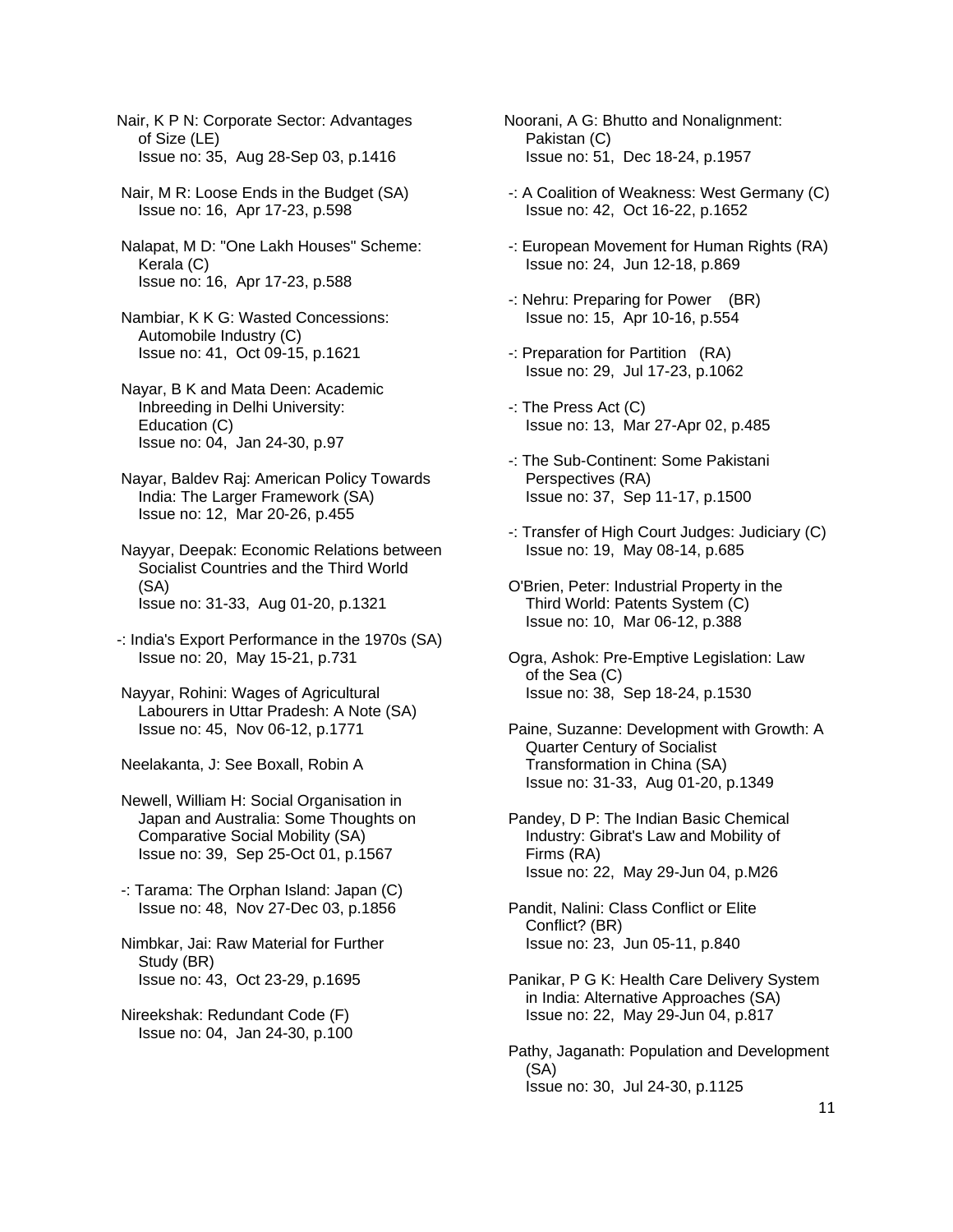Patil, R H: Behavioural Patterns of US Multinational Corporations (SA) Issue no: 05-07, Feb 01-20, p.263

- -: Growing Disorder: World Trade and Payments (C) Issue no: 39, Sep 25-Oct 01, p.1559
- Patnaik, Prabhat; S K Rao and Amal Sanyal: The Inflationary Process: Some Theoretical Comments (SA) Issue no: 43, Oct 23-29, p.1696
- Patnaik, Utsa: Class Differentiation within the Peasantry: An Approach to Analysis of Indian Agriculture (RA) Issue no: 39, Sep 25-Oct 01, p.A82
- Pendse, D R: Excise Rebates on Increased Production (SA) Issue no: 15, Apr 10-16, p.567

Pennell, Imogen: See Doyal, Lesley

 Pillai, Madhavan: Displaced Indians: Double Standards (LE) Issue no: 04, Jan 24-30, p.89

Pillai, Mohanan P: See Subrahmanian, K K

 Pino-Santos, Oscar; Ismail Sabri Abdalla and Raghbir Singh: Milton Friedman (LE) Issue no: 47, Nov 20-26, p.1813

- Prasad, Pradhan H: Poverty and Bondage (SA) Issue no: 31-33, Aug 01-20, p.1269
- Puri, Balraj: Sub-National Identities and National Integration (C) Issue no: 26, Jun 26-Jul 02, p.945
- Qayum, A: Evaluation of Public Sector Projects: Assessment Little-Mirrlees Manual (RA) Issue no: 09, Feb 28-Mar 05, p.M17
- Ragavan, R V: See Ganapathy, R S
- Rahman, Md Mizanur: See Reddaway, W B

 Raj, K N: The Economic Situation (SA) Issue no: 27, Jul 03-09, p.994

- -: Growth and Stagnation in Indian Industrial Development (SA) Issue no: 05-07, Feb 01-20, p.223
- -: Trends in Rural Unemployment in India: An Analysis with Reference to Conceptual and Measurement Problems (SA) Issue no: 31-33, Aug 01-20, p.1281
- Rakshit, M K: International Trade and Economic Activity in a Labour Surplus Economy (SA) Issue no: 31-33, Aug 01-20, p.1311
- Ram, Mohan: Bankruptcy of 'Eurocommunism': Portugal (C) Issue no: 45, Nov 06-12, p.1755
- Ramaswamy, E A: Trade Unions for What? (C) Issue no: 47, Nov 20-26, p.1817
- Rangarajan, C: Corporate Investment in 1976: A Forecast (RA) Issue no: 09, Feb 28-Mar 05, p.M2
- Rangarajan, C and J K Satia: Population Policy and Redistribution of Income (SA) Issue no: 31-33, Aug 01-20, p.1159
- Rao, A P: The Politics of Philosophy: A Thanatological Evaluation of Sanskrit Darshan (BR) Issue no: 42, Oct 16-22, p.1655
- Rao, Hanumantha C H: Factor Endowments, Technology and Farm Employment: Comparison of East Uttar Pradesh with West Uttar Pradesh and Punjab (RA) Issue no: 39, Sep 25-Oct 01, p.A117
- Rao, K S: Employment Policy (BR) Issue no: 49, Dec 04-10, p.1894
- Rao, M S A: Ideology and Power (BR) Issue no: 11, Mar 13-19, p.428
- Rao, S K: Poised for Growth? (F) Issue no: 11, Mar 13-19, p.423
- -: Population Growth and Economic Development: A Counter-Argument (SA) Issue no: 31-33, Aug 01-20, p.1149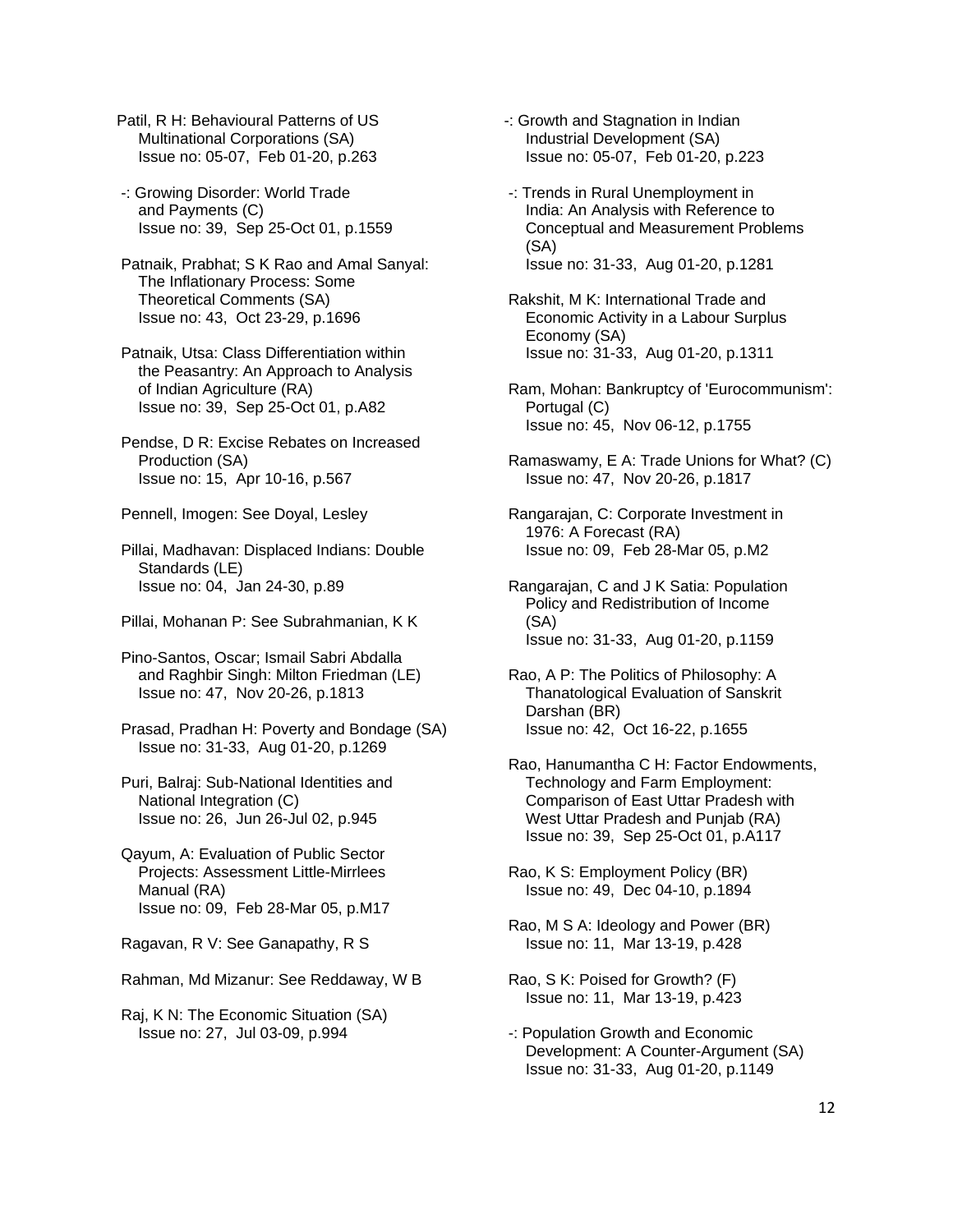## Rao, S K: See Patnaik, Prabhat

Reddaway, W B and Md Mizanur Rahman: The Scale of Smuggling out of Bangladesh (SA) Issue no: 23, Jun 05-11, p.843

 Reddy, K N: Inter-State Differences in Social Consumption (SA) Issue no: 24, Jun 12-18, p.872

 Robinson, Joan: Planning Models: Two Views. I. Useless for Any Practical Purpose (BR) Issue no: 09, Feb 28-Mar 05, p.361

 Roy, Ajit: Auxiliaries in Service of Current Political Line (BR) Issue no: 41, Oct 09-15, p.1625

-: The Italian Communists (C) Issue no: 25, Jun 19-25, p.901

-: Towards 'Pragmatism': France (C) Issue no: 04, Jan 24-30, p.99

 -: Vatican and the Left: Italy (C) Issue no: 21, May 22-28, p.775

 Roy, Biren: Bonus Movement in West Bengal: Labour (C) Issue no: 44, Oct 30-Nov 05, p.1715

 Roy, Jane: United against the Blacks? (LE) Issue no: 34, Aug 21-27, p.1388

 Rudra, Ashok and Madan Mohan Mukhopadhya: Hiring of Labour by Poor Peasants (SA) Issue no: 01-02, Jan 10-16, p.33

 Rudra, Ashok: Plan Models (LE) Issue no: 20, May 15-21, p.717

 Rudra, Ashok: See Chattopadhyay, Manabendu

 S M: Research and Development Statistics (LE) Issue no: 24, Jun 12-18, p.855

 Sahu, Sunil Kumar: End of Conscription: United States (C) Issue no: 10, Mar 06-12, p.393

 Saini, G R: Green Revolution and Disparities in Farm Incomes: A Comment (SA) Issue no: 46, Nov 13-19, p.1804

 -: Green Revolution and the Distribution of Farm Incomes (RA) Issue no: 13, Mar 27-Apr 02, p.A17

 Sakarai, L J M: Apartheid Ideology and Capitalist Growth in South Africa (SA) Issue no: 41, Oct 09-15, p.1627

Sanyal, Amal: See Patnaik, Prabhat

 Sanyal, Kalyan K: Production Relations in Indian Agriculture (BR) Issue no: 30, Jul 24-30, p.1112

 Sathe, S P: Forty-Fourth Constitutional Amendment (SA) Issue no: 43, Oct 23-29, p.1702

 Satia, J K: Family Planning Workers and Problems of Programme Implementation (SA) Issue no: 38, Sep 18-24, p.1547

Satia, J K: See Rangarajan, C

 Sau, Ranjit: Can Capitalism Develop in Indian Agriculture? (RA) Issue no: 52, Dec 25-31, p.A126

-: First Congress of Third World Economists (C) Issue no: 09, Feb 28-Mar 05, p.359

 -: Intermediate Regime, Act II, Scene 1 (P) Issue no: 28, Jul 10-16, p.1020

 -: Land Utilisation: A Note (SA) Issue no: 36, Sep 04-10, p.1473

 -: Some Aspects of Foreign Trade of India and China (SA) Issue no: 31-33, Aug 01-20, p.1315

 -: The Theory of Unequal Exchange, Trade and Imperialism (SA) Issue no: 10, Mar 06-12, p.399

 -: U-M and PO-M Economics (BR) Issue no: 12, Mar 20-26, p.453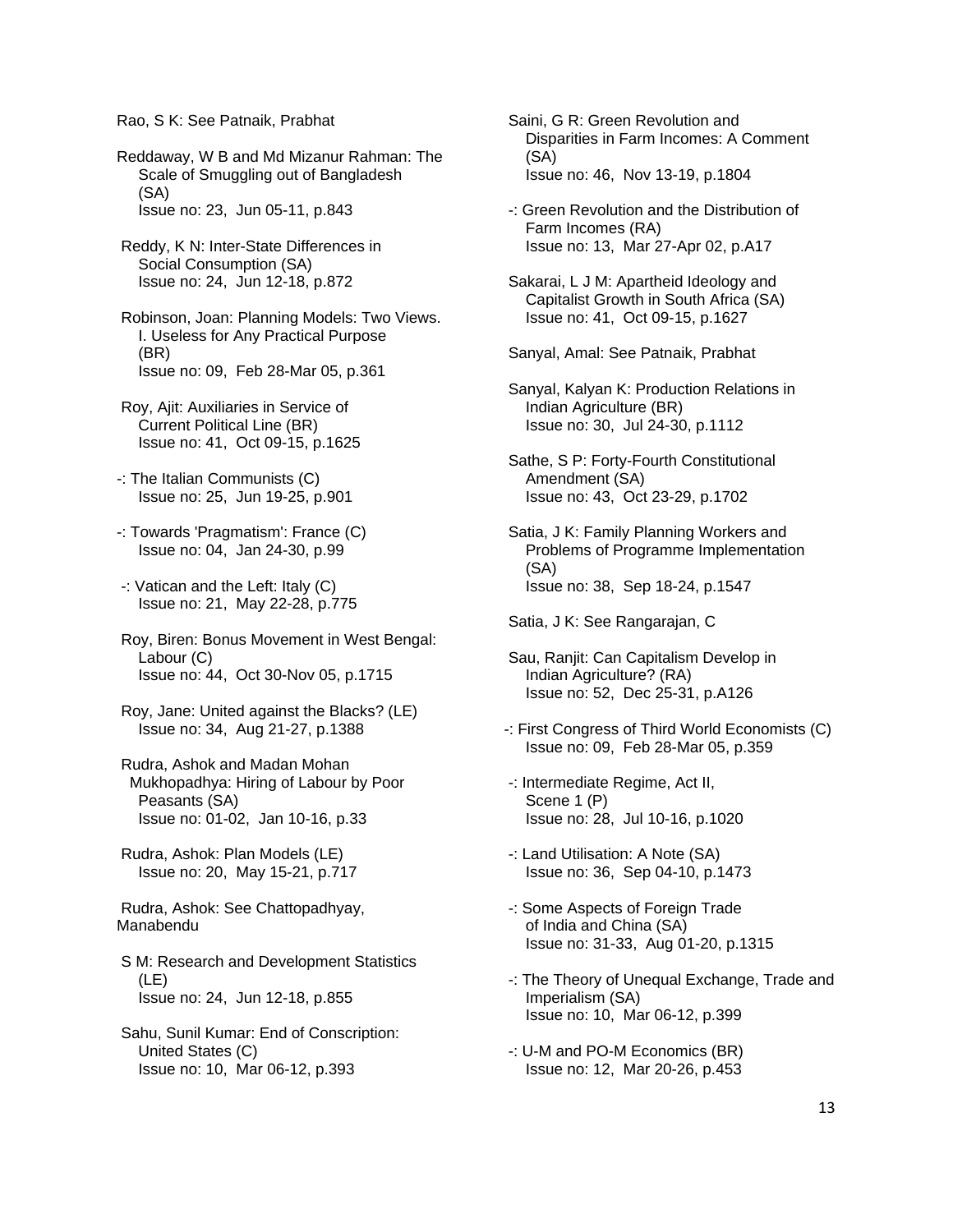Saxena, Jyotsna: The 'Socialist Thrust': France (C) Issue no: 14, Apr 03-09, p.528

 Sen, Amartya: Famines as Failures of Exchange Entitlements (SA) Issue no: 31-33, Aug 01-20, p.1273

- Sen, Nabendu: India's Terms of Trade: 1871-72 to 1892-93 (SA) Issue no: 46, Nov 13-19, p.1795
- Sharma, Baldev R: Professionals in the Making: Their Social Origin (RA) Issue no: 09, Feb 28-Mar 05, p.M5

 Sharma, Dhirendra: Growth and Failures of India's Science Policy (SA) Issue no: 51, Dec 18-24, p.1969

 Sharma, G D and M D Apte: Graduate Unemployment in India (SA) Issue no: 25, Jun 19-25, p.915

 Sharma, K L: Jharkhand Movement in Bihar (SA) Issue no: 01-02, Jan 10-16, p.37

 Sharma, Navnit: Soviet Union and the Third World (LE) Issue no: 20, May 15-21, p.716

 Sharma, Suresh: Without a View of the Alternative (BR) Issue no: 21, May 22-28, p.779

 Shetty, S L: Deployment of Commercial Bank and Other Institutional Credit: A Note on Structural Changes (SA) Issue no: 19, May 08-14, p.696

 Shetty, S L; V A Avadhani and K A Menon: Money Supply Analysis: Further Comments (SA) Issue no: 15, Apr 10-16, p.571

 Shukla, S: Towards a New Sociolinguistics (LE) Issue no: 43, Oct 23-29, p.1678

 Siddiqi, Majid Hayat: Peasant Movements in India (BR) Issue no: 46, Nov 13-19, p.1793

Sigurdson, Jon: Small Scale Plants in Cement Industry: Use of Vertical Shaft Kiln Technology in China (SA) Issue no: 05-07, Feb 01-20, p.237

 Singh, N K: Indore Liquor Tragedy: Madhya Pradesh (C) Issue no: 45, Nov 06-12, p.1753

-: Innocents All: Madhya Pradesh (C) Issue no: 38, Sep 18-24, p.1529

- -: Staking Claim to Super Power Stations: Madhya Pradesh (C) Issue no: 41, Oct 09-15, p.1623
- Singh, Raghbir: See Pino-Santos, Oscar
- Sinha, Arun: Platitudes on Flood Control: Bihar (C) Issue no: 11, Mar 13-19, p.414
- -: The Chasnala Tragedy: Bihar (C) Issue no: 01-02, Jan 10-16, p.11
- -: Continuing Violation of Safety Rules: Coal (C) Issue no: 44, Oct 30-Nov 05, p.1717
- -: Death of a Share-Cropper: Bihar (C) Issue no: 12, Mar 20-26, p.445
- -: Elite Uses of Minority Status: Bihar (C) Issue no: 20, May 15-21, p.723
- -: Exploited Builders of Bokaro: Bihar (C) Issue no: 27, Jul 03-09, p.979
- -: Familiar Patterns: Bihar Floods (C) Issue no: 39, Sep 25-Oct 01, p.1560
- -: Higher Production: At What Cost?: Coal (C) Issue no: 43, Oct 23-29, p.1685
- -: How Bokaro's Builders Live: Bihar (C) Issue no: 28, Jul 10-16, p.1024
- -: Industrial Blues: Bihar (C) Issue no: 16, Apr 17-23, p.586
- -: A Labourer Goes to Court: Bihar (C) Issue no: 37, Sep 11-17, p.1493
- -: Minimum Wages Remain on Paper: Bihar (C) Issue no: 52, Dec 25-31, p.1984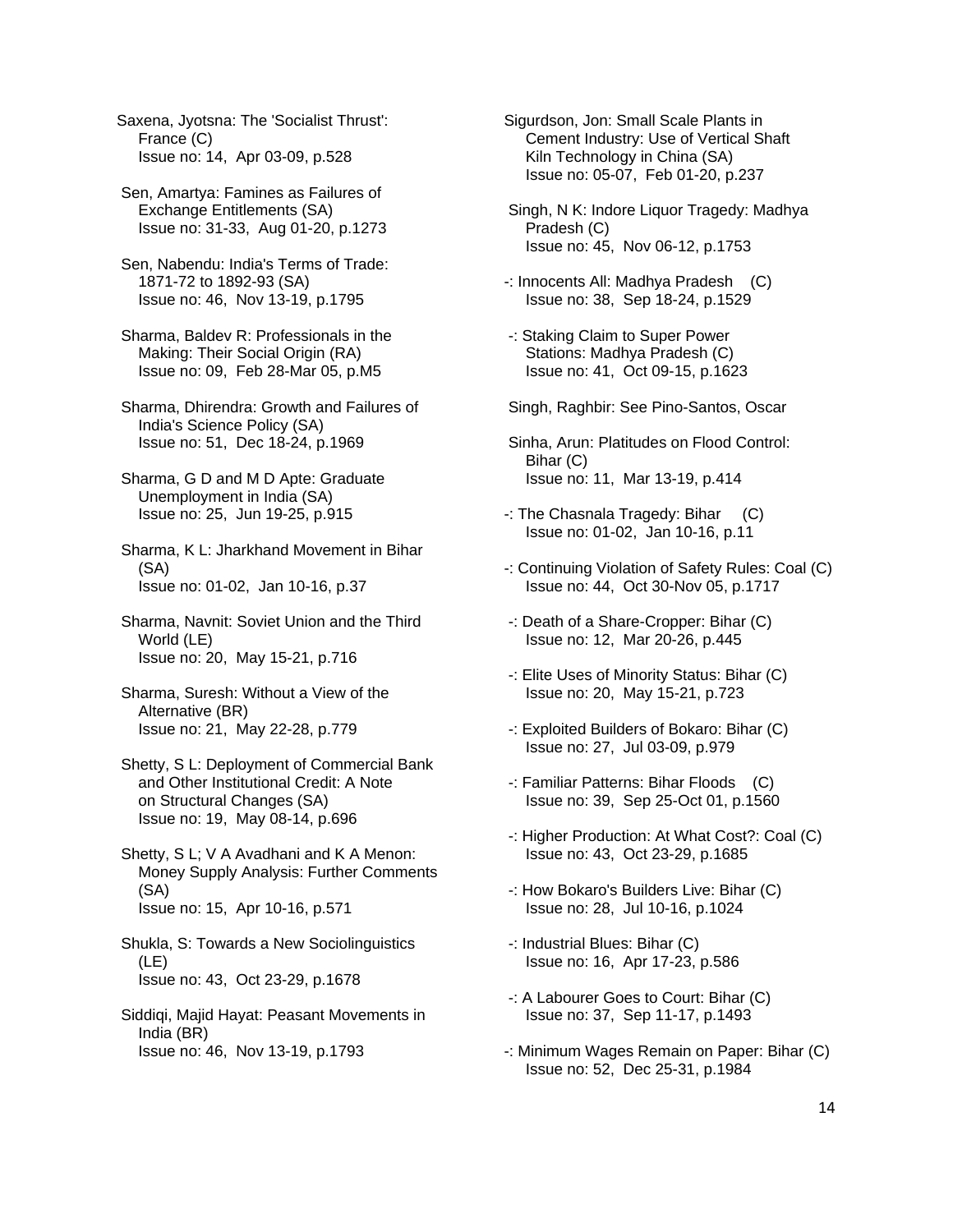- Sinha, Arun: Moneylenders' Reign of Terror  $(C)$ Issue no: 03, Jan 17-23, p.53
- -: Pitfalls of Compulsion: Bihar (C) Issue no: 17, Apr 24-30, p.621
- -: Protection on Paper: Bihar (C) Issue no: 15, Apr 10-16, p.551
- -: Still Close-Fisted on Welfare: Coal (C) Issue no: 45, Nov 06-12, p.1752
- -: Sudamdih Mine Disaster: Bihar (C) Issue no: 41, Oct 09-15, p.1619
- Sinha, N P: What Went Wrong?: Malaria Eradication (C) Issue no: 26, Jun 26-Jul 02, p.946
- Sivakumar, S S: Family Size, Consumption Expenditure, Income, and Land Holding in an Agrarian Economy: A Critique of Some Populist Notions (SA) Issue no: 30, Jul 24-30, p.1115
- Somayajulu, V V N: Structural Changes in Indian Industry, 1960-1965: A Note on Measurement (RA) Issue no: 48, Nov 27-Dec 03, p.M113
- Sonalkar, Wandana: Beyond the Arithmetic: Family Planning (C) Issue no: 22, May 29-Jun 04, p.803
- Srinivas: Appropos of Rats (LE) Issue no: 23, Jun 05-11, p.824
- Subrahmanian, K K and Mohanan P Pillai: Implications of Technology-Transfer in Export-Led Growth Strategy (SA) Issue no: 44, Oct 30-Nov 05, p.1729
- Subramaniam, V: Quebec: Separatism Is Not Dead: Canada (C) Issue no: 49, Dec 04-10, p.1890
- Swamy, Dalip S: Differentiation of Peasantry in India (SA) Issue no: 50, Dec 11-17, p.1933
- Swamy, G: Money Supply Analysis (SA) Issue no: 22, May 29-Jun 04, p.819

 SWR: Rise in Prices and Price Indices (C) Issue no: 43, Oct 23-29, p.1686

- Talib, B D and A Majid: The Small Farmers of Punjab (RA) Issue no: 26, Jun 26-Jul 02, p.A42
- Taylor, Lance: Planning Models: Two Views. II. Bookkeeping Function (BR) Issue no: 09, Feb 28-Mar 05, p.363
- Thimmaiah, G: Inter-State Tax Effort: A Comment (SA) Issue no: 37, Sep 11-17, p.1513
- Toye, J F J: How Progressive Are Indian Consumption Taxes? (SA) Issue no: 12, Mar 20-26, p.469
- Tulpule, Bagaram: The Bonus Tangle: Labour (C) Issue no: 43, Oct 23-29, p.1684
- -: Management and Workers in Public Sector (RA) Issue no: 22, May 29-Jun 04, p.M49
- -: Managing Durgapur: Experiences of a Trade Unionist: I (SA) Issue no: 52, Dec 25-31, p.1993
- Tyabji, N: Operations Research: Some Experimental Applications (RA) Issue no: 48, Nov 27-Dec 03, p.M108

Tyagi, S S: See Laxminarayan, H

Uberoi, J P S: See Uberoi, Patricia

 Uberoi, Patricia and J P S Uberoi: Towards a New Sociolinguistics: A Memoir of P B Pandit (SA) Issue no: 17, Apr 24-30, p.637

 Veen, Van der J H: Commercial Orientation of Industrial Entrepreneurs in India (RA) Issue no: 35, Aug 28-Sep 03, p.M91

 Visaria, Pravin: Recent Trends in Indian Population Policy (SA) Issue no: 31-33, Aug 01-20, p.1187